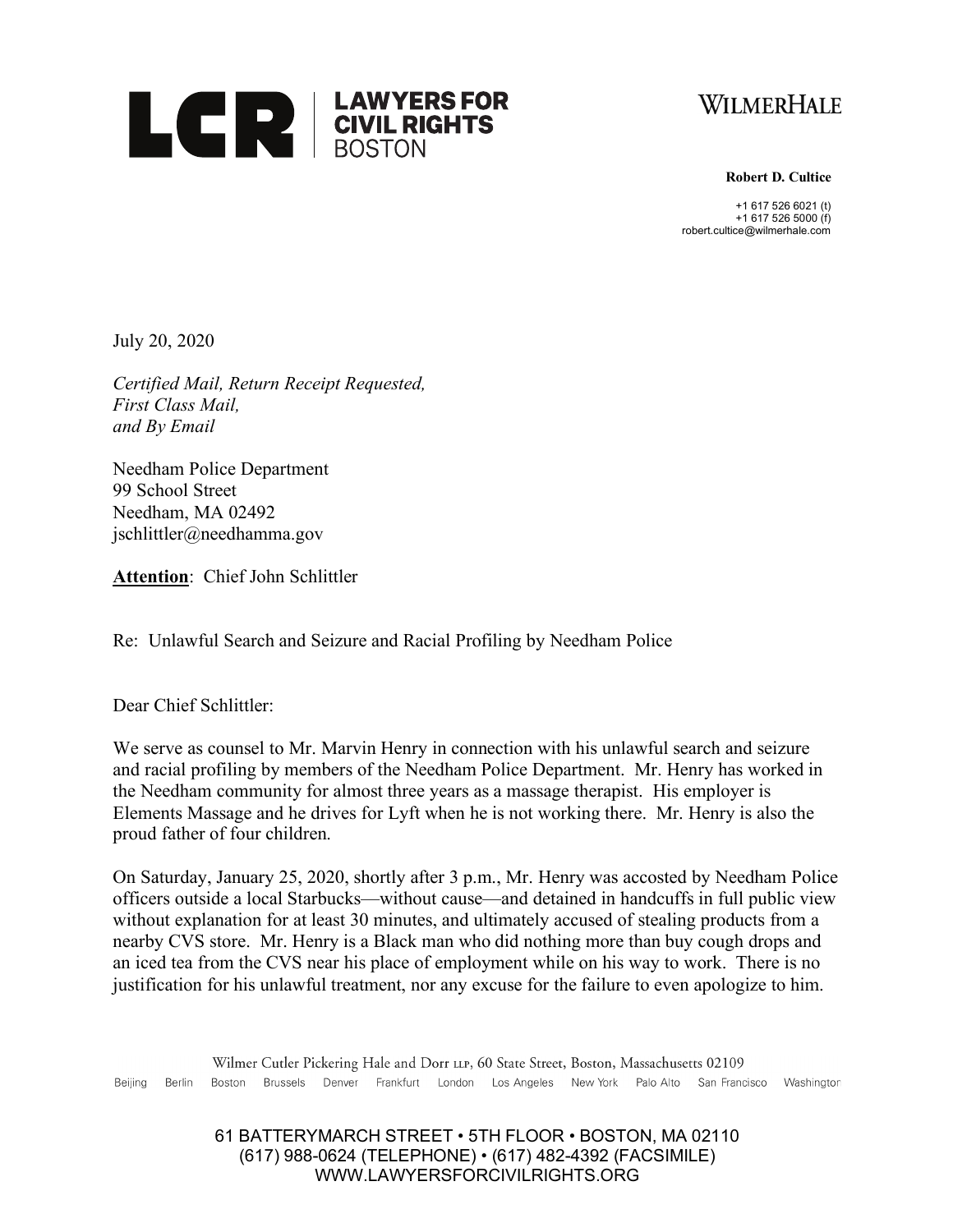July 20, 2020 Page 2

As set forth in detail below, the Needham Police Department violated Mr. Henry's rights under both state and federal law. Accordingly, Mr. Henry has directed us to seek redress on his behalf through any lawful means available. We are starting with a letter in hopes of resolving this incident in the most expeditious manner possible.

### **Facts**

On Saturday, January 25, 2020, Mr. Henry drove to Needham for his afternoon work shift. On his way to work, he parked his Honda Odyssey minivan in front of the Starbucks at the corner of West Street and Highland Avenue and entered the Town House of Pizza at 892 Highland Avenue to order lunch. He had followed this routine many times.

While waiting for his order, Mr. Henry walked across West Street to the CVS store at 936 Highland Avenue. He had shopped at the CVS many times before. Mr. Henry purchased cough drops and an iced tea from a CVS employee who he knew from his many visits to this CVS store. Mr. Henry received a receipt automatically by email on his cell phone at about 3:04 p.m. Another CVS employee had previously helped him set up an automatic CVS receipt system on his phone since he was a regular customer. On his way out of the CVS, he thanked the employee who assisted him, and proceeded to the Town House of Pizza where he picked up his lunch order.

He had walked to his minivan and put his CVS bag and lunch order in his vehicle, when he was confronted by four police officers, one of whom yelled, "Hey you, come here!" Without identifying himself, or the reasons for approaching Mr. Henry, one of the officers grabbed him, roughly shoving him against the minivan. Mr. Henry believes you were present as well as an Officer Fitzpatrick. He counted four officers who stood close to him and two more who were in the area, nearer to the CVS.

Mr. Henry gave the officers no reason to grab or shove him in this manner. He did not resist in any way as they forced his hands behind his back and handcuffed him. He was cooperating fully and there was no cause whatsoever for restraints. The other officers searched his person after handcuffing him. They found no weapons; he was not armed nor did he give any indication of being armed.

Mr. Henry asked the officers several times why they were detaining and restraining him. There was no response. The police did not read Mr. Henry his Miranda rights. He told the officers that the handcuffs, which were metal, were extremely painful on his wrists and asked that they be removed. The officers refused. Mr. Henry asked that the handcuffs at least be adjusted and moved to the front. The officers again refused. He continued to tell them the handcuffs were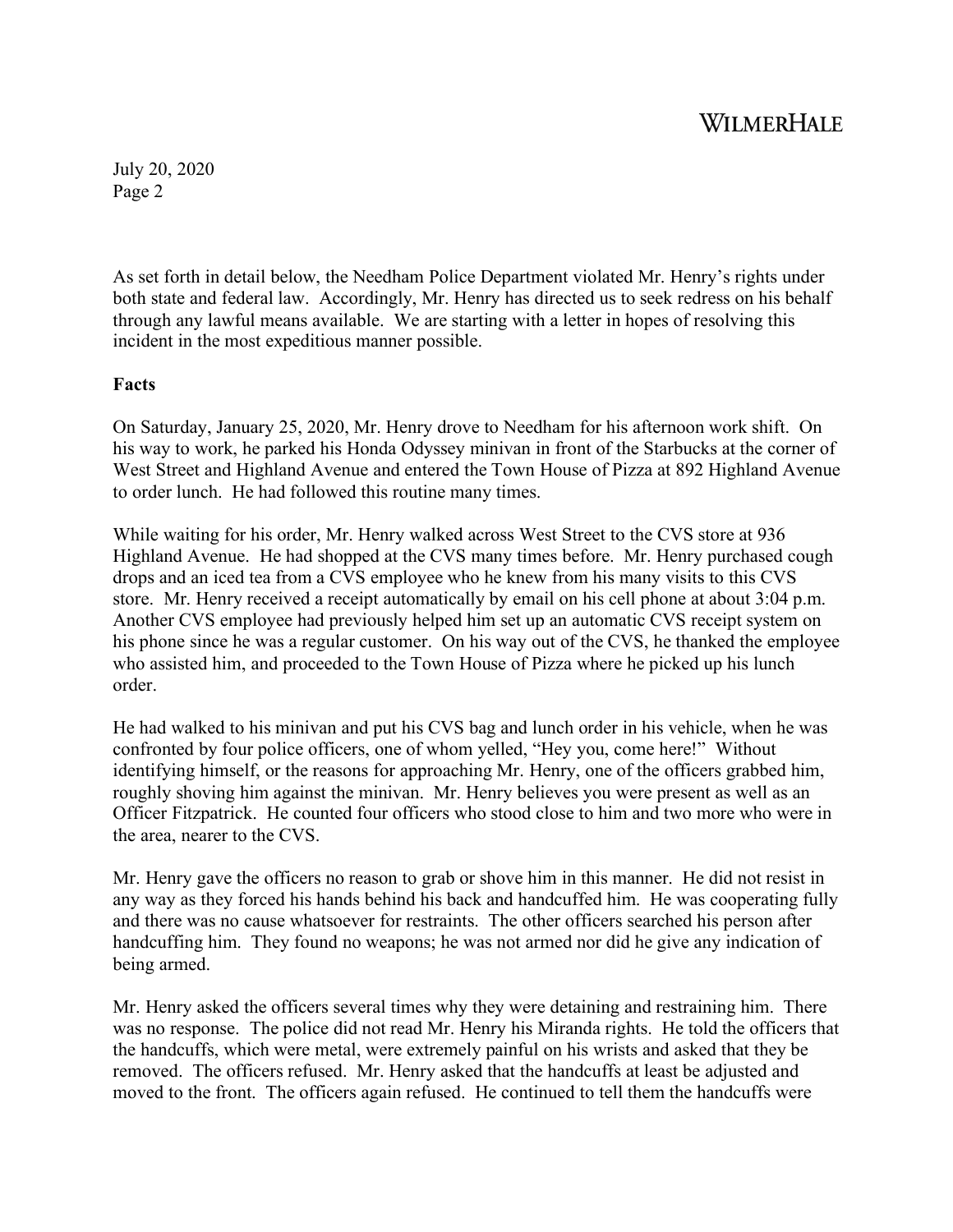July 20, 2020 Page 3

causing him pain but received no relief or any explanation for why he was being restrained, particularly in such a painful manner. He asked that he be allowed to call his employer to explain why he would be late to work. The police refused. Instead, the Needham Police kept a wrongfully accused Black man standing on a public sidewalk only a short distance from his place of employment in full view with his hands cuffed behind his back. Indeed, Mr. Henry was standing within view of a full-length window at a nearby Starbucks and could see at least one patron staring at him through the window. One man actually shielded a young child's eyes, to block Mr. Henry from his view, an act that Mr. Henry found humiliating.

The Needham Police kept Mr. Henry restrained with his hands cuffed behind his back and forbid him from sitting for the next 30-35 minutes. Mr. Henry was fearful for his safety, acutely aware of how swiftly a police encounter can turn violent. Mr. Henry attempted to keep the situation calm and explained to the officers that he is a father who has a regular job. He was ignored.

After about 30 minutes, an officer who identified himself as Sergeant Cray arrived on the scene. Sergeant Cray told Mr. Henry that he was suspected of shoplifting and that one of the CVS clerks had identified him as the suspected Black man from camera footage. Sergeant Cray did not say what Mr. Henry was accused of stealing. Mr. Henry explained that he had made a lawful purchase and requested that the officers release his hands so that he could use his cell phone to show them his store receipt to prove it. Instead, the officers asked him to open the door to his minivan. Believing that he had no other choice, Mr. Henry complied with the officer's directive, as he was too intimidated to refuse. The officers searched the vehicle and its contents, including his work bag and the CVS bag. Only after searching the vehicle did the officers undo the handcuffs and allow Mr. Henry to show them the CVS receipt on his phone. As Mr. Henry previously told the officers, the receipt confirmed that he had made his purchases legitimately and certainly did not steal anything. Mr. Henry asked for a copy of the camera footage that allegedly captured him shoplifting, but Sergeant Cray deflected the question, telling him he would need to go to the Needham Police Station to request a copy of the video.

The officers offered no further explanation—and offered no apology. Nor did all the officers provide their names and badge numbers when Mr. Henry asked for these. One officer identified himself as Officer Fitzpatrick (badge number 5244), and another officer identified himself as Sergeant Cray, but did not give his badge number. At this point, Mr. Henry also asked you for your name and badge number which you provided (3069). The other officers ignored Mr. Henry. Officer Fitzpatrick, who had been on the scene for the entire duration of the stop, said that he would "personally apologize" to Mr. Henry and his employer if he was cleared of the shoplifting accusation. Mr. Henry was released but only after being informed that he would be receiving a summons in the mail.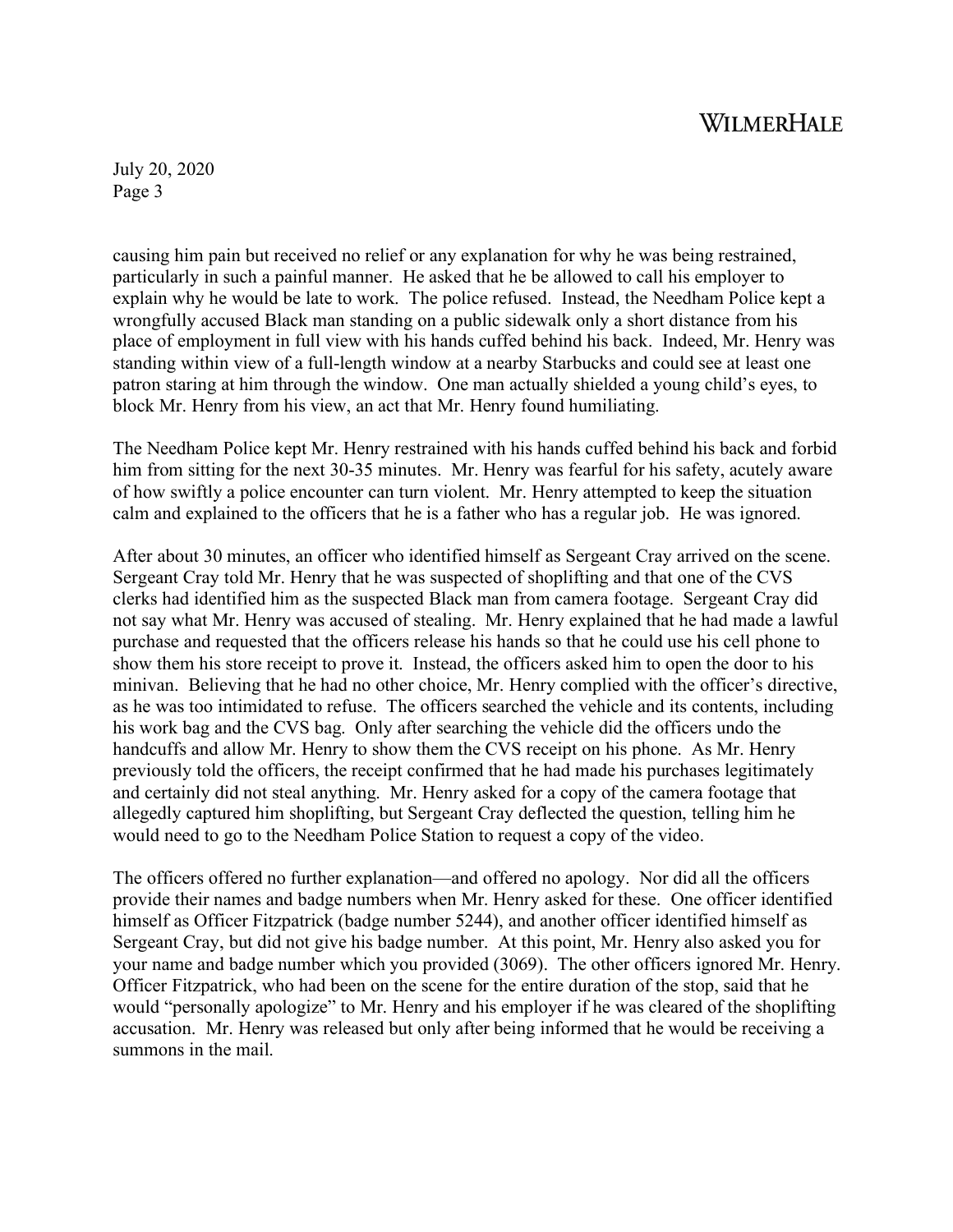July 20, 2020 Page 4

Although Mr. Henry had a full schedule with clients that Saturday afternoon, he was in no state to work after this encounter. His appointments were cancelled.

He was extremely shaken and distressed as a result of his confrontation with the Needham police. He was also physically injured—the handcuffs left deep indentations on his wrists and caused pain in his hands for the next several days. Mr. Henry had to explain to his employer that he could not work that afternoon, owing to his distress at the incident. Indeed, he was unable to work for the next two days owing to the injuries to his hands, losing compensation. Additionally, the experience was humiliating as well as painful. Mr. Henry believes that the false allegations against him, along with the highly visible nature of the incident along a main town street, less than 300 feet from his place of work, negatively affected his reputation in the community where he has worked for nearly three years.

Mr. Henry's humiliation did not end when the Needham police released him. After informing his employer he was unable to work, Mr. Henry traveled that day to the Needham Police station to request information about the incident. However, the Department refused to provide him with any information. No one apologized. He filed a public records request for the alleged video from CVS that the police claimed was used to identify him as the shoplifter. The Police Department responded on February 10, 2020 by denying Mr. Henry's request. According to the response, the disclosure of Mr. Henry's materials "would probably so prejudice the possibility of effective law enforcement that such disclosure would not be in the public interest." The Department offered no explanation of how its release of information regarding an unjustified stop, restraint and search of a single person, particularly after learning that his purchases were legitimate and involved cough drops and iced tea, could possibly be prejudicial to effective law enforcement or not in the public interest. Under the circumstances, with no ongoing investigation of Mr. Henry (who did not receive a summons and was never charged), it is not apparent why this exemption would apply.

Your presence on the scene as you observed your officers violate Mr. Henry's right against unlawful search and seizure, and failure to loosen the handcuffs that caused him pain, amounts to a condoning of this unprofessional and unlawful conduct. You stood by silently while your officers humiliated and mistreated Mr. Henry in full public view, suggesting that there are serious leadership, training and hiring issues within your Police Department. The public has a right to expect much more from its community leaders.

The Needham Police Department's actions violated Mr. Henry's right against unreasonable search and seizure. Moreover, the unprofessional conduct by the Needham Police officers in detaining Mr. Henry without explanation, improperly using force, and handcuffing him, raises concerns of racial profiling and stereotyping that violate Mr. Henry's right to Equal Protection under state and federal law.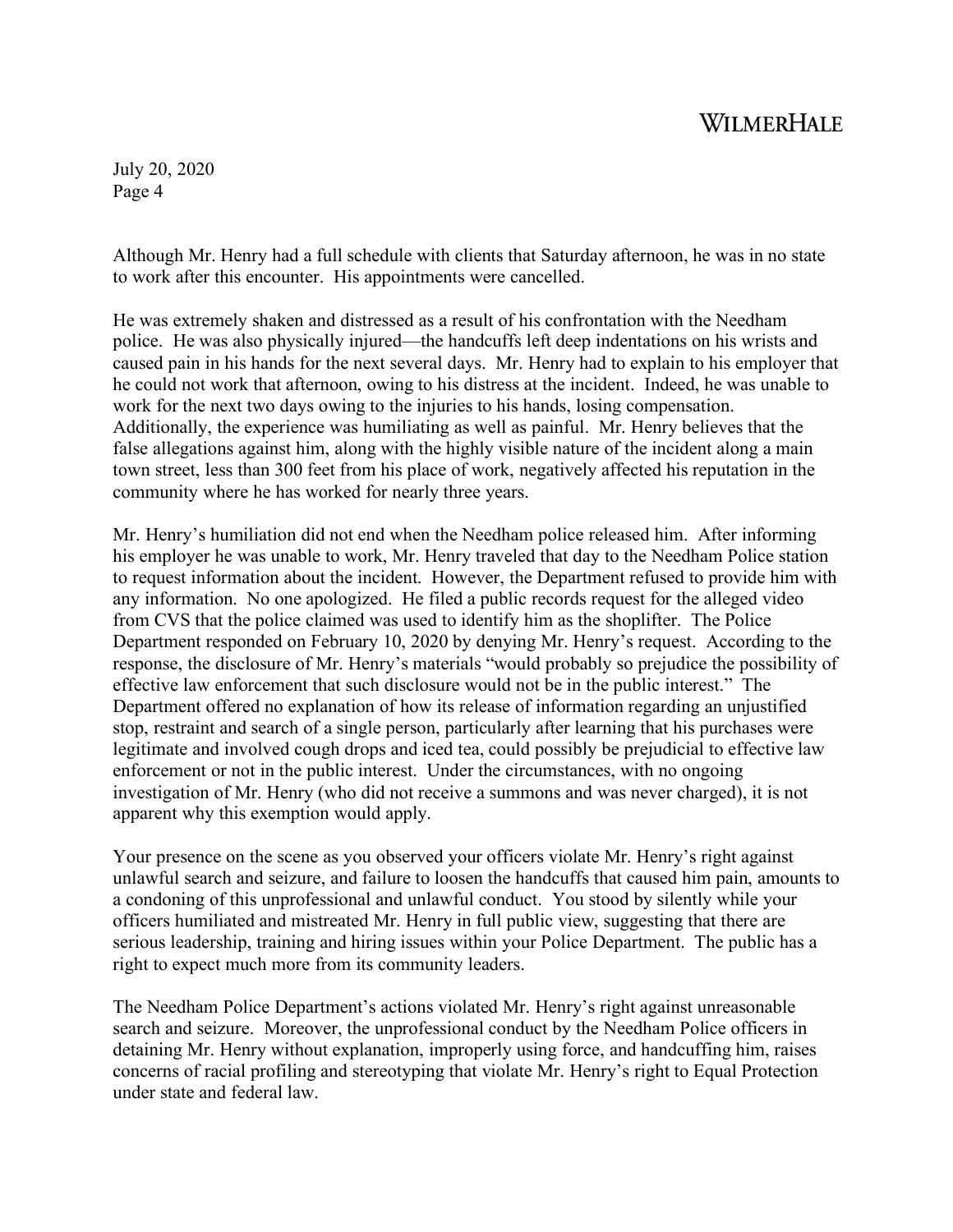July 20, 2020 Page 5

Mr. Henry's experience is particularly pertinent in light of recent, violent incidents involving law enforcement officials and members of the Black community. Black people should not have to live in fear that every police encounter could end in bodily injury or death. Nor should they be subject to pretextual stops pursuant to racial profiling practices. For far too long, the Black community has faced humiliation, injury, or even death when interacting with police because of the color of their skin. The nationwide protests following the killing of George Floyd have thrown this reality into sharp relief, and underscore to Mr. Henry the importance of seeking accountability for police misconduct.

### **In light of the mistreatment endured by Mr. Henry, we request the following:**

### Materials

- Copies of any and all video or audio recordings of the incident, as well as any and all written materials relating to the incident, including but not limited to: 1) a copy of the Use of Force report concerning the January 25, 2020 incident; 2) copies of any and all observations reported by officers present at the January 25, 2020 incident; 3) any material related to the call/report precipitating the police dispatch to the CVS; and 4) any video or audio recordings relevant to the January 25, 2020 incident.
- Copy of 'Use of Force' policies in effect at the time of the January 25, 2020 incident.
- Copy of policies regarding the magnitude of police response (i.e. number of officers called to respond) to a call for service.
- Copy of any data relating to the racial demographic breakdown of individuals stopped by the Needham Police including, but not limited to, Field Interrogations and Observations and arrests.

#### Actions

- An apology to Mr. Henry and his employer as was promised by Officer Fitzpatrick.
- An immediate and thorough independent investigation of the incident in question.
- Compensation for the physical and emotional harm suffered by Mr. Henry.